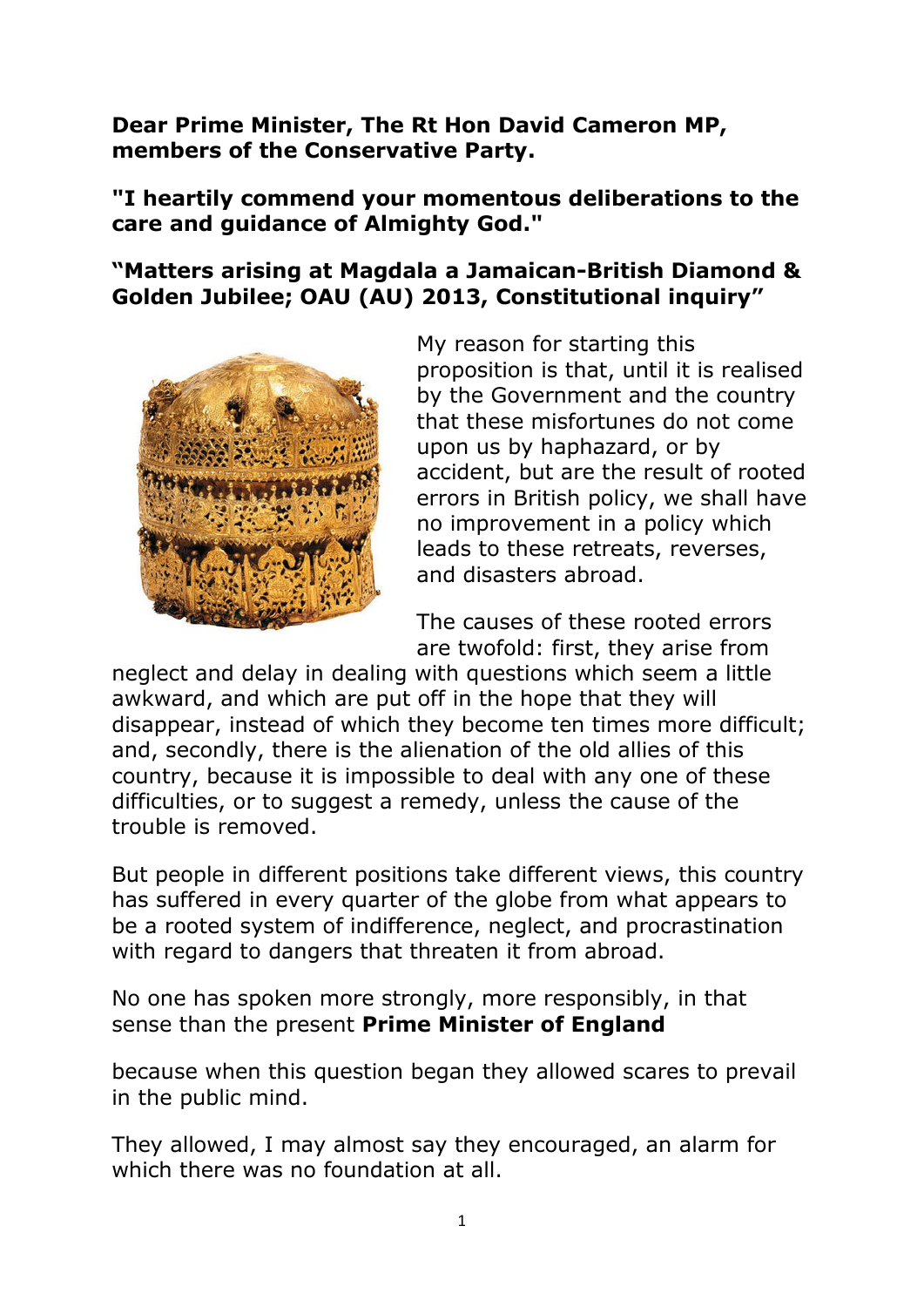These are matters of **intense solicitude** to the Government, as they must be to any **British Government,** and that they may be considered to be the **cardinal bases of our policy**

Well, if that be so, and the statement of the **Prime Minister** is true, as I am sure it is, that nobody has ever suggested the slightest intention of infringing any of the rights we enjoy under that **Treaty,** why is the country allowed to be alarmed on the subject**?**

The confidence and that support, of course, place a great responsibility on the shoulders of the Government, but they also, I think, may give us some confidence in believing that in pursuing the policy which I have endeavoured to sketch in outline **the Government are not acting merely as the nominees of a Parliamentary majority, but as the trustees of the entire nation.**

Though the **General Election** might not be as soon as he wished, and they would do themselves, their Party, and their country good by constantly calling attention to the wickedness, the iniquities, and the follies of the present Government

The basis of good relations between countries was reciprocity of good feeling, and that good feeling was likely to be disturbed if one used provocative and insulting language towards the other.

I should like to have from the Government a definite declaration of their policy in this matter.

The Committee might accept a complete assurance that it should be made clear to all engaged in administration on the spot that **no breach of the law would be permitted**

The Committee would notice how this would aggravate the question of compensation at the start.

## **Why dance upon his prostrate corpse?.**

# **Why scalp him?**

and so long as it was the law of the land, it was perfectly clear that the law must be carried out.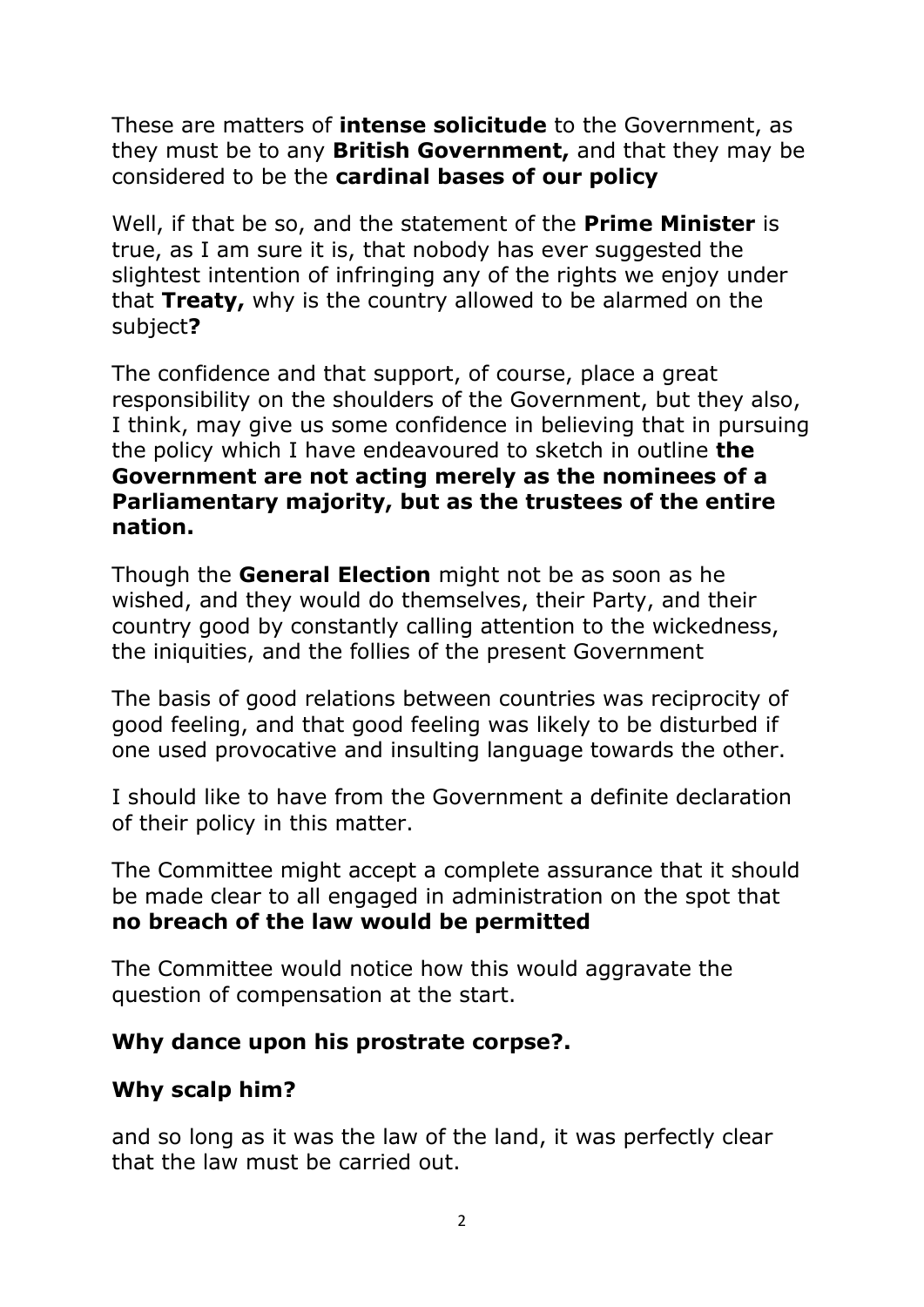That being so, until the Government changed their policy there was no alternative but to take the steps that had been taken.

there had been a sort of **breach of faith** on the part of the Government.

He was struck with the fact that there seemed to be on the part of those organisations in the country which had so long interested themselves in this question a sort of set purpose to prove that the **Government in taking these steps were acting dishonestly** and were trying to render their own policy nugatory in effect,

we could never be asked to enforce a law which was abhorrent to our nature and adverse to our institutions,

there was no question of **international law** in this matter at all, that it was a question of **public policy** and of what was due to the **honour and dignity of this country**.

I do not know whether it tends to the peace of the world to attribute discourtesy to **Ministers of the Crown** with respect to a foreign nation.

The conduct of other nations was not the measure of our honour, and we ought, out of self-respect, to carry out our obligation.

## **"true, we have acted dishonestly; true, we are great rascals, but then the French are bigger rascals than we are."**

He should have thought that in an assembly of honourable men and a nation of honest people an admission of that kind would absolutely conclude the question, and that it would have been unnecessary to go into arguments of expediency.

But if questions of expediency only were considered, he held that in this respect as well as in private life **"honesty is the policy."**

**The average Englishman** might not know all the reasons for these matters of high policy; but he believed, nevertheless, that any assembly of operatives or artisans, or of men of any class in the country would say, if the facts were laid fairly and fully before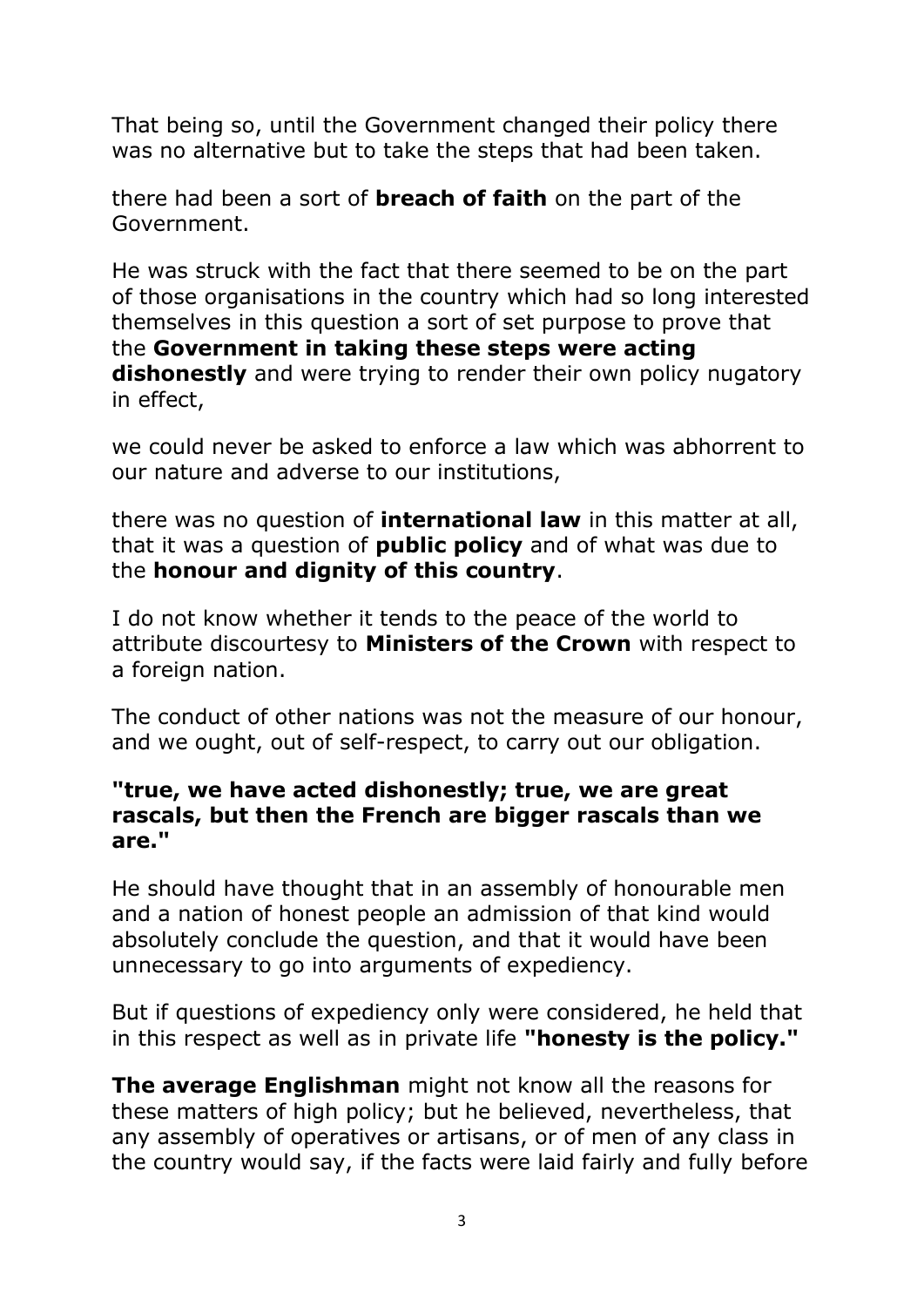them, **that they ought to abandon the position they had occupied in regard to Abyssinia.**

**Civilisation in Africa, as understood by European interference, meant the establishment of European vices the introduction of drink and murderous weapons; and travellers had stated that the track of European civilisation was marked by the skeletons of hundreds of thousands of the inhabitants who had been cruelly slain.**

There was hardly a self-governing country in the world that had borrowed money abroad and that had not afterwards gone into bankruptcy and refused to pay.

Unless they attacked the expenditure year after year, and voted for economy, however unpopular it might be, they would not release the people from the burden of taxation that was pressing on the country.

#### **It was useless to quarrel with the Court, and we could not alter the law.**

#### **To do that we must go back to the Powers that created the law.**

He will have an opportunity of replying, and I trust he will take the opportunity of removing that impression, which, I confess, unless it is removed, I regard as one of the greatest dangers to which it is possible to expose this country at this moment.

Having regard to all the facts and forces of the situation, I greatly fear an extension of your operations will be forced upon you by the necessities of the case.

The graver part of the case was that the right hon. Gentleman had entirely departed from the past policy of **prudent Leaders of the Conservative Party on this question.** 

**Why do you not have the courage of your own policy and say to the House: "It is our policy; the initiative was ours; all these philanthropic pretensions which we make are ours; we will pay for them?"**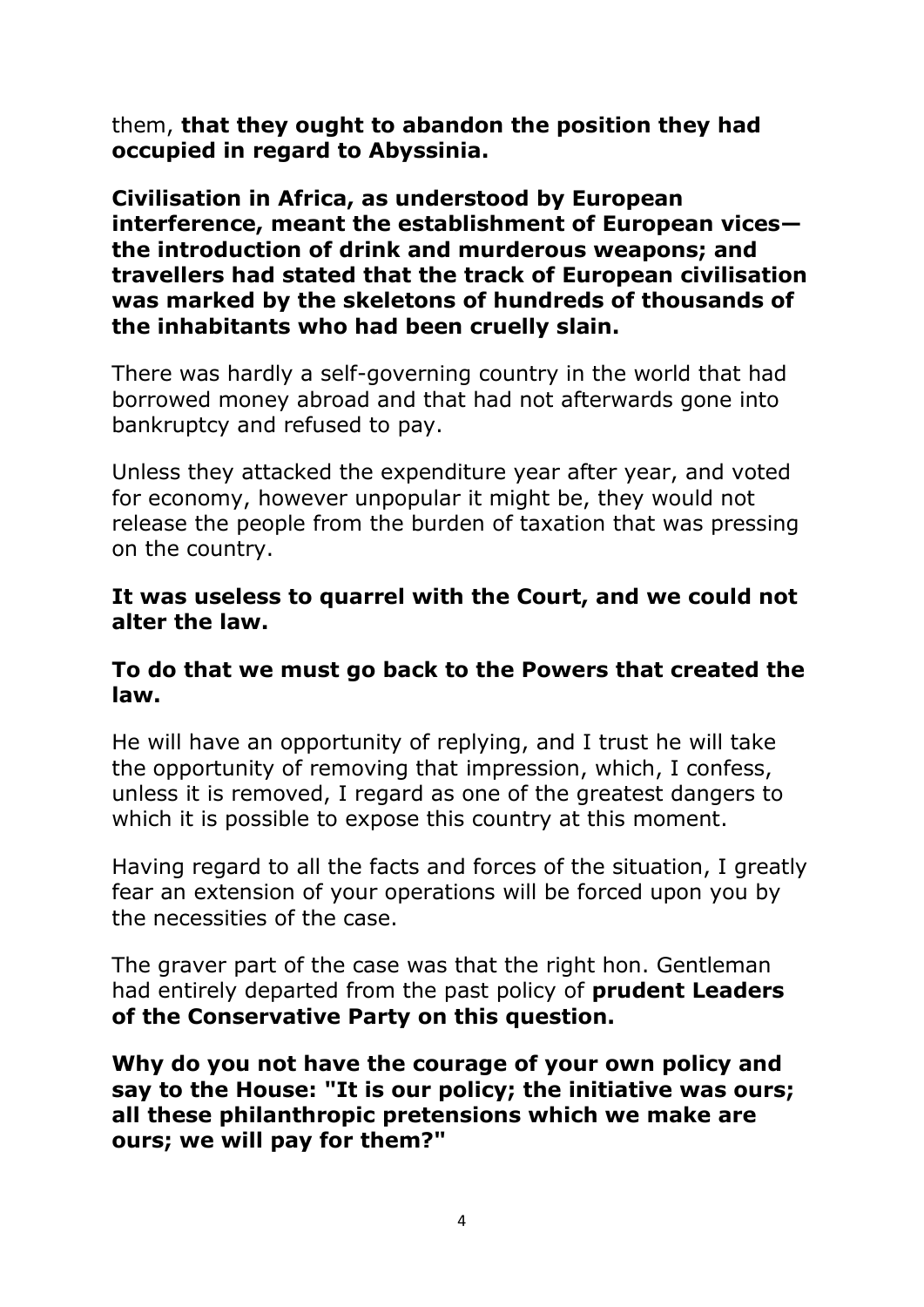But there again, if you are going to avenge your own follies, you ought surely to pay.

**Sooner or later England will have to pay,** for the policy that has been adopted is, yours, and the initiative is yours.

If people feel that their money is being taken from them, it matters very little whether it figures as thousands or tens of thousands.

**The Members of Government** would be called upon to justify the decision which had been arrived at here.

## But how could they **"defend in debate Measures of which they do not approve"?**

it must be borne in mind that the superintending authority of Parliament is the reason and the measure of the authority exercised by the **responsible Ministers of the Crown;** and that, if the one power is limited, the other must be limited at the same time.

Full legal powers having been intrusted to **Her Majesty's Government, Parliament** would expect that care should be taken that no policy should be pursued which **Her Majesty's Government** were unable to defend.

**And no Government** can be subordinate, unless it is within the power of the superior Government to order what is to be done or left undone, **and to enforce on its officers, through the ordinary and constitutional means, obedience to its directions** as to the use which they are to make of official position and power in furtherance of the policy which has been finally decided upon by the **advisers of the Crown.**

**The people of England** know that we have the power to do what is wrong**?**

I cling to the belief, the well founded belief, that their desire is that we should have the courage to do what is right.

**Our colonial blunders** in former days were the results of highhanded action in **Downing Street,** disregarding the views, the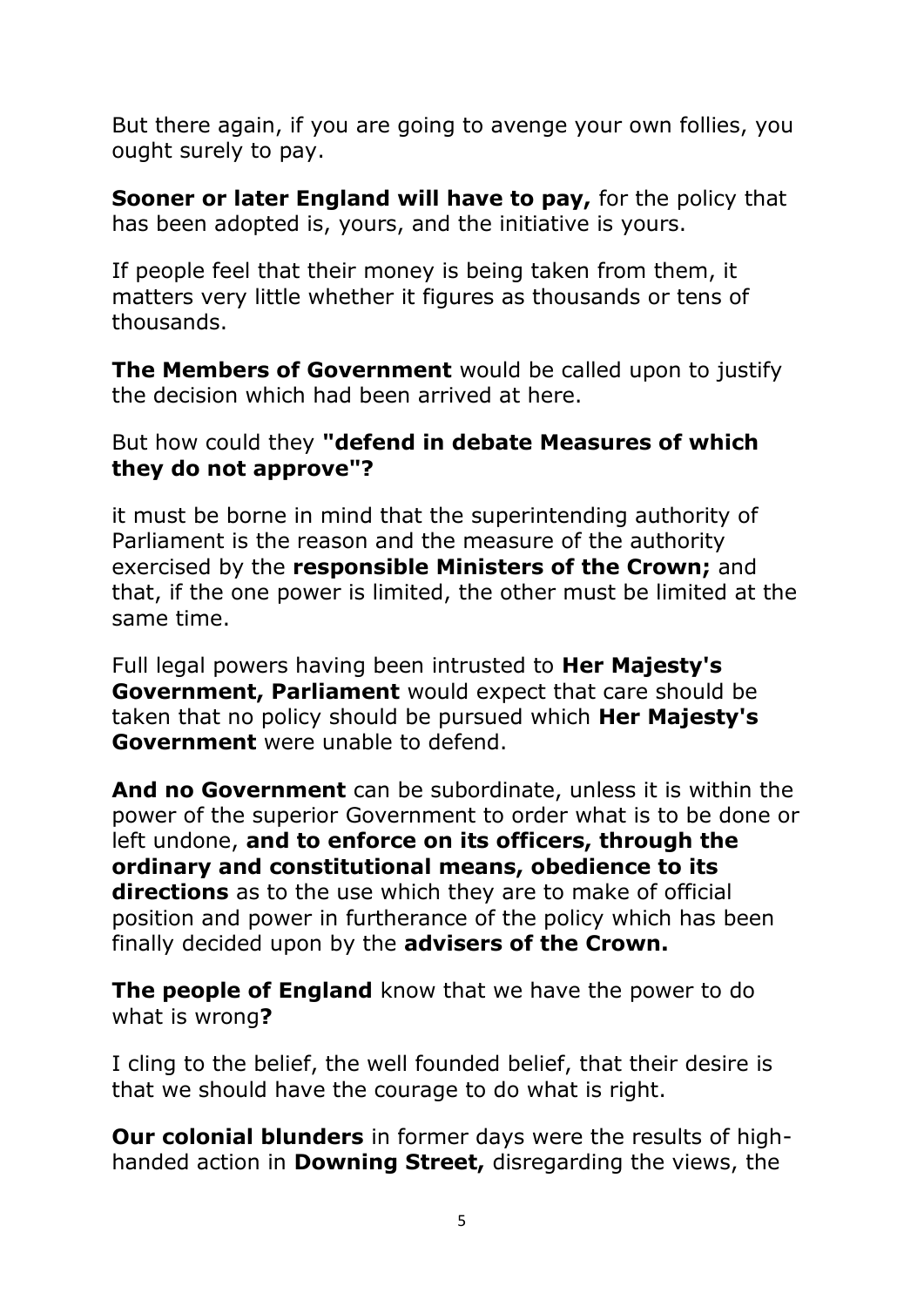opinions, and, if you like, the prejudices of our fellow colonial subjects.

No student of history can ignore the great part which national sentiment has played in human affairs, **and every English Government,** whether the strongest English Government or the weakest, not only carefully watches the growth and spread of public opinion at home, but eagerly scans the growth and tendency of public opinion in our colonies, **whether selfgoverning or under the control of the Crown.** 

## **"England is not governed by logic; England is governed by Parliament."**

**The good name of the House and the country was involved,** and, therefore, the pressure of Party discipline should not have been brought to bear on any Member to vote either one way or the other.

The question of finality was also involved, for no one could suppose that a **Party vote** would dispose of the matter.

**Mr. Gladstone said the word "consent,"** whether used in an Act of Parliament or in the House meant previous consent.

**In 1858,** when the [India Bill](http://hansard.millbanksystems.com/bills/india-bill) was discussed, **Mr. Gladstone** was so conscious of the difficulty and danger involved in the matter was so anxious to make it clear that the **Indian Army** should not be used by the **Government of this country** in addition to our standing army in such expeditions as that was in **Abyssinia,** that he moved a clause on the point which was actually carried by the **House of Commons,** and was only altered somewhat when it reached the **House of Lords.**

**The clause was in these terms—**

**that, except for preventing or repelling actual invasion, or for meeting any sudden and urgent necessity, Her Majesty's forces in India should not be employed for any military purpose beyond the external frontiers of India without the consent of Parliament;**

**and it also contained the words that—**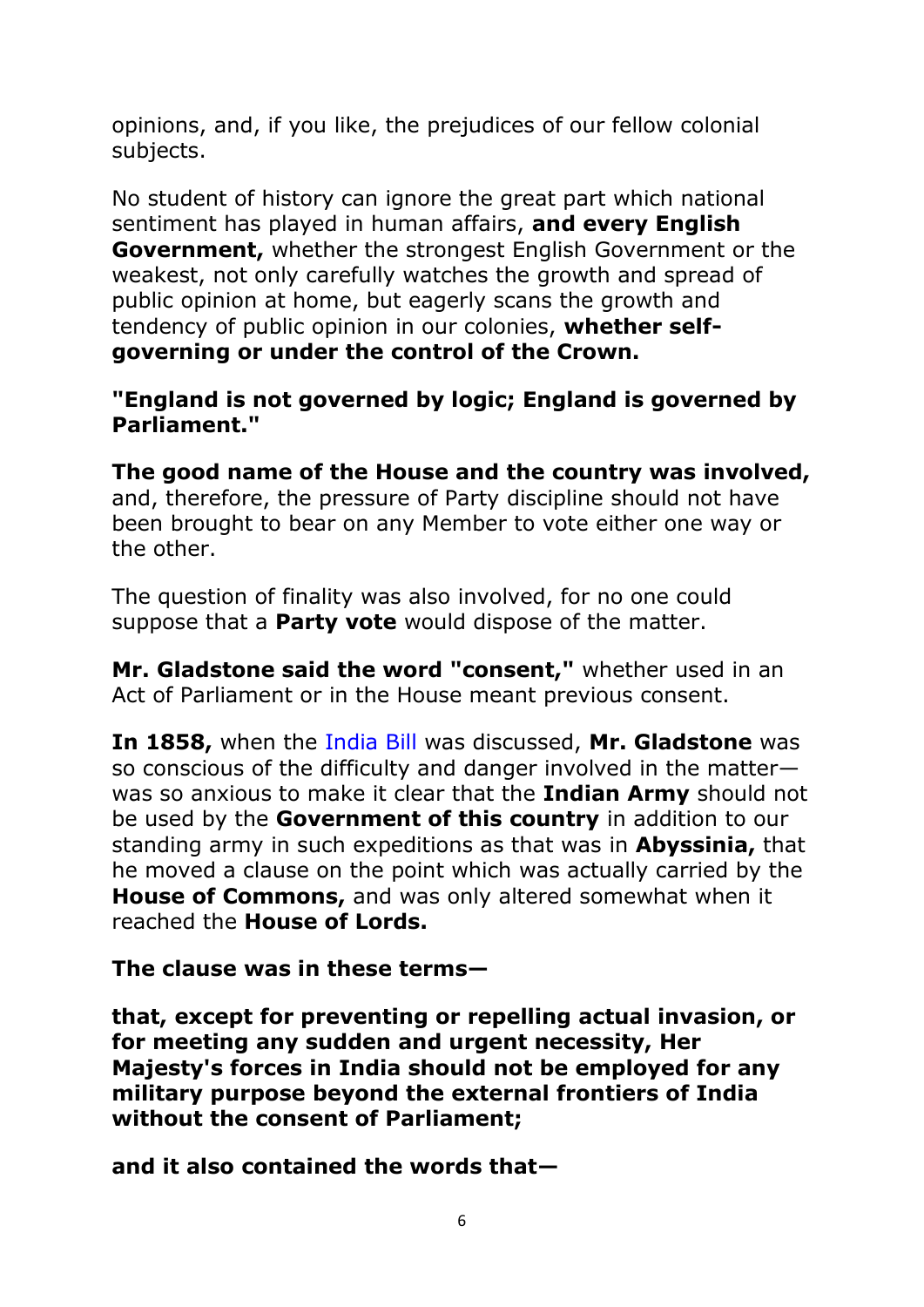**the revenues of India cannot, without the consent of both Houses of Parliament, he applied to defray the expense of any military operation beyond the frontiers of that country.**

**I would point to the language used by Sir Stafford Northcote in connection with the Abyssinian expedition when in 1867,**

**he came down to the House and admitted that he and the Government had been guilty, in view of the strict construction of the law, of a contravention of that law, and he apologised to the House for it.** 

**Mr. Gladstone, who was then Leader of the Opposition, congratulated him upon admitting his illegality,** and he laid down the great dictum—which I submit to hon. Gentlemen opposite when they come to consider this matter in the case of **Abyssinia**—**that the strictest construction of an Act of Parliament is the only construction that is tolerable within the walls of Parliament.**

The time has therefore arrived when it is needful for Her Majesty's Government to consider what further steps it may be at once possible and advisable to take in order to **vindicate the honour of the Crown and to protect Her Majesty from further harm.**

There has been no constitutional principle more thoroughly recognised and established than that when such a course of action has to be taken in a matter affecting the interests and honour of this country and adding to its burdens, **it is the duty of the Executive** to take the earliest opportunity of communicating that fact to Parliament.

**It is the Prerogative of the Crown to declare war;** it is the prerogative of Parliament to forbid expenditure until the causes of and the necessity for war and all the policy of the Government have been explained.

The right hon. Gentleman the **Chancellor of the Exchequer,**  addressing the House on the **1st of August, 1862**, had asserted that, **"to hold aloof from a turbulent diplomacy, to lighten**